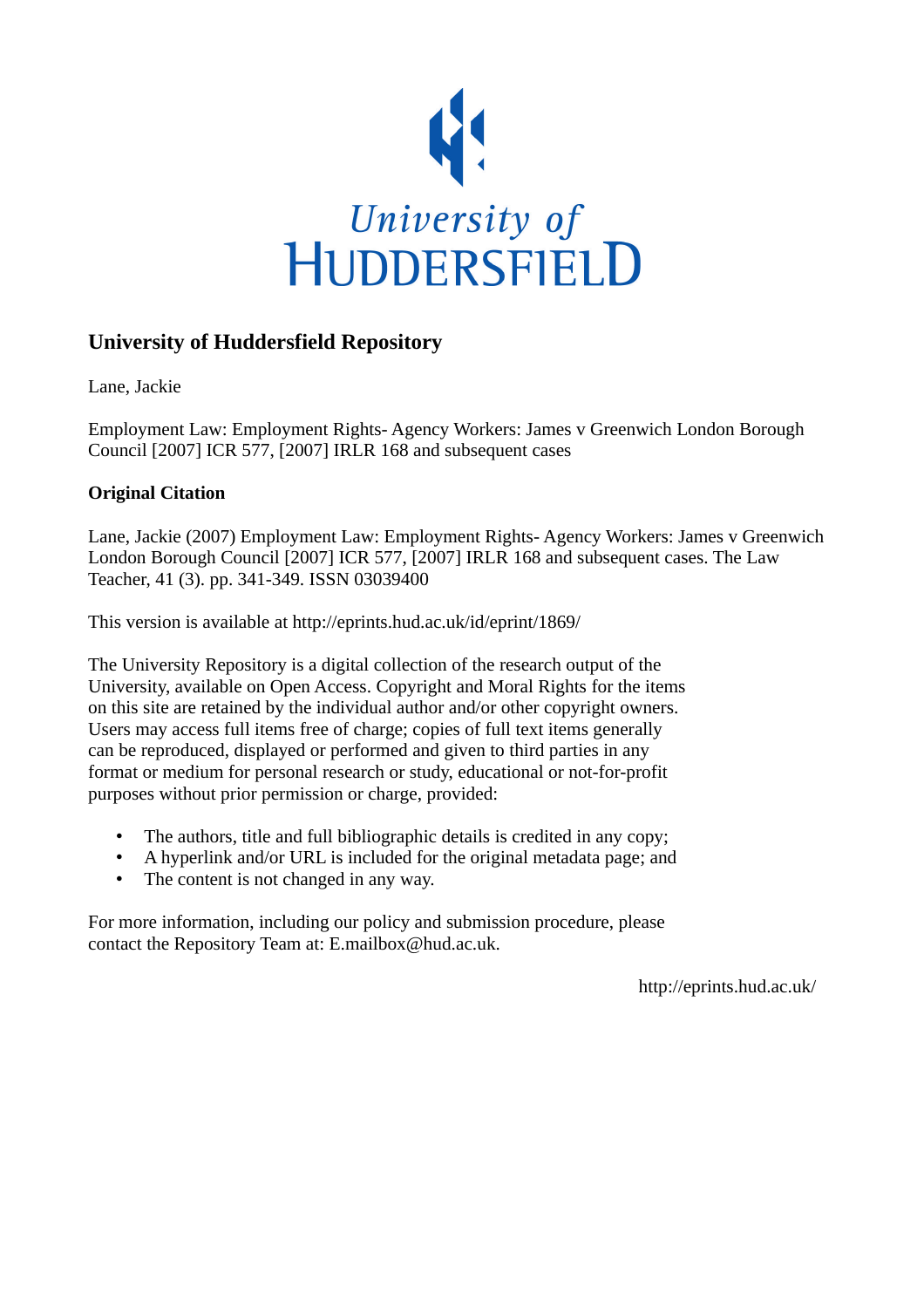## EMPLOYMENT RIGHTS: AGENCY WORKERS: James v Greenwich Council **and subsequent cases**

Agency workers in the UK face a number of difficulties due to their vulnerable position in the job market. They have no security of tenure, are generally paid less than permanent workers, terms and conditions are often less favourable and access to statutory benefits is mainly limited to the national minimum wage, statutory sick pay and maternity/ paternity pay and state pension.[1] Employees, on the other hand, who work under a contract of service, or employment, are in a much more secure position with their rights relating to dismissal and redundancy being possibly the most important.

To counter the effects of the resulting lack of protection for certain groups of workers, including agency workers, courts and tribunals have in the past been only too ready to imply a contract of employment where this was not the intention of the parties. This was often for reasons of social policy, such as where the case involved a claim for compensation for breach of duty of care; examples appear in *Walker v Crystal Palace [1910][2]* and *Ferguson v John Dawson [1976][3].* In such cases, to deny the existence of a contract would have been to prevent the claimant from having the capacity to claim compensation for their injuries. Yet, to imply a contract where this was not the intention of the parties *could* be considered a step too far, despite the view of the Court of Appeal in *Dacas v Brook St Bureau (UK) Ltd [4].* In this case it was said that the absence of an express contract between an agency worker and the end-user *does not preclude the implication of a contract of service between them*.[5] However, subsequent cases, discussed below, have firmly reversed the notion that implication of a contract between the worker and either the end-user or the agency is the appropriate means of giving them greater rights, and suggest that greater protection for agency workers should be a concern for the legislator rather than the courts.

The issue has been considered recently in a number of cases that have attempted to clarify when, and if, it is appropriate to imply a contract of employment, and with whom. The line of cases began at the end of 2006 with *James v Greenwich Council*[6], followed shortly afterwards by *Craigie v London Borough Council of Haringey [2007][7]*. Both cases were decided by the Employment Appeal Tribunal, and on each occasion the EAT was reluctant to find that a longstanding worker was an employee of the agency. The EAT published two further judgements in March of this year; these were *Astbury v Gist [2007][8]* and *Heatherwood and Wexham Park Hospitals NHS Trust v Kulubowila[2007].[9]* In May, the decision in the last in the line of cases, *Kalwak v Welsh Country Foods Ltd [2007][10]* was handed down by the EAT.

In the first of these cases, the appellant, Mrs James, was supplied by an agency, BS Project Services Ltd, to carry out work for Greenwich Council, the end-user. She had been dismissed by the Council following a prolonged sickness absence, during which a replacement worker had been supplied by the agency. In order to claim unfair dismissal, she first had to show that there existed between her and the Council a contract of employment, as defined under s.230 of the Employment Rights Act 1996. Her contention was that, despite having no express contract with the Council, there was an *implied* contract. Her reasoning was that she had worked for the Council for five years and had been treated in all respects like those employees with permanent contracts. Following the guidance given by the Court of Appeal in *Dacas v Brook St Bureau*[11], in which mutuality of obligation was held to be a necessary factor in a contract of employment, the tribunal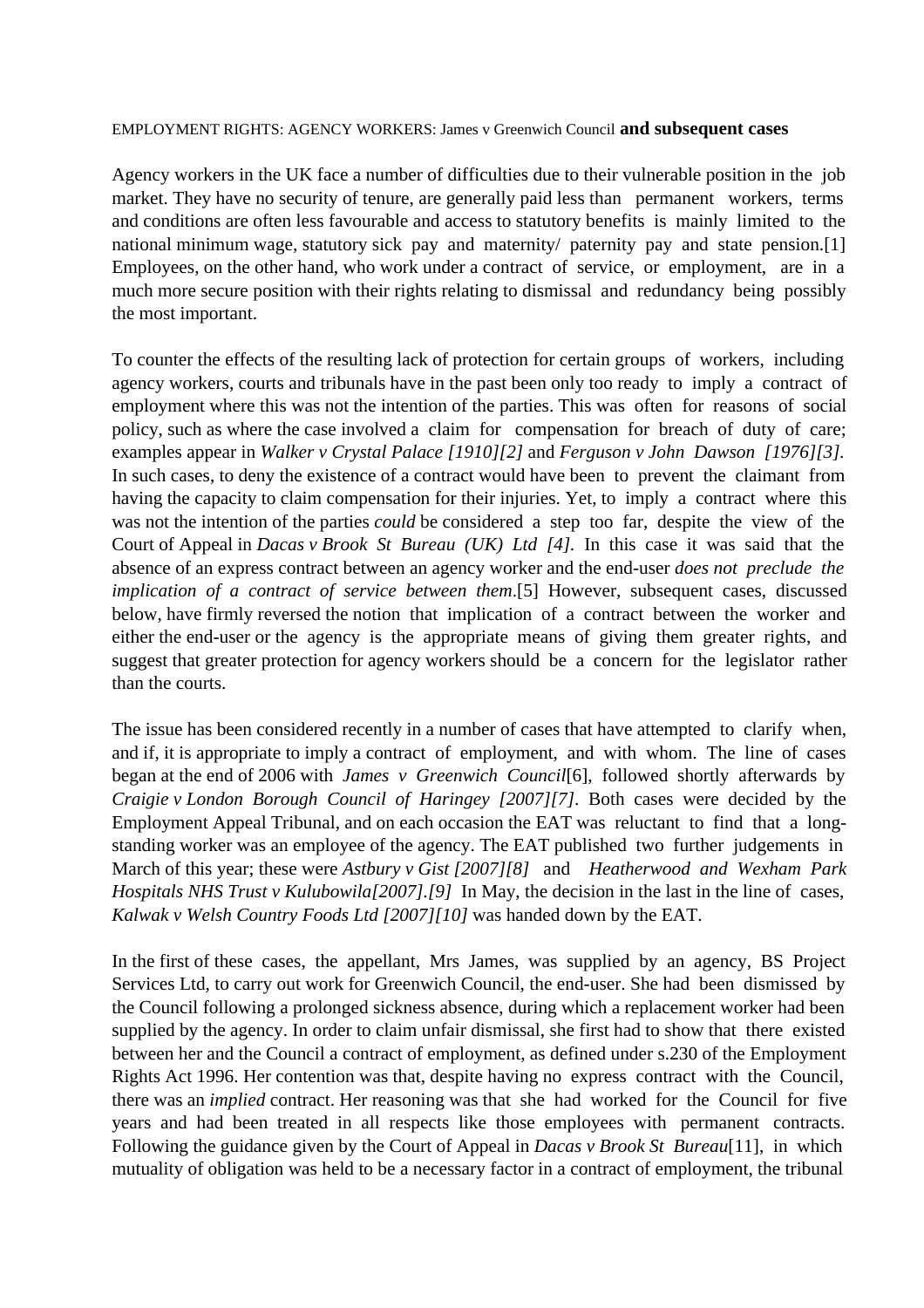had concluded that this essential element was missing, and therefore declined to imply a contract between Mrs James and the Council. She appealed on the basis that the tribunal had erred in law and reached a perverse decision. Although she lost her appeal, the EAT (Elias P presiding) did take the opportunity to give some useful guidelines on implying contracts of employment where an agency worker is involved.

Although s.230(1) of the Employment Rights Act 1996[12] is a particularly unhelpful section, giving as it does a somewhat circular definition of what is mean by an employee, the courts have, over a number of years, devised certain tests and identified particular criteria which have proved invaluable in deciding whether or not a contract of employment (a contract *of service)* exists, and the worker is therefore an employee, or whether it is merely an agreement to provide a service (a contract *for services* i.e. self-employment).

In *Ready Mixed Concrete v Minister of Pensions 1968*[13] Mackenna J identified the following three conditions necessary for the existence of a contract of service:

- i. The servant agrees that, in consideration of a wage or other remuneration, he will provide his own work and skill in the performance of some service for his master;
- ii. He agrees expressly or impliedly that in the performance of that service he will be subject to the other's control in a sufficient degree to make that other master;
- iii. The provisions of the contract are consistent with its being a contract of service.

This passage has since been followed in a number of cases.[14] In *Carmichael v National Power,* the Lord Chancellor, Lord Irvine of Lairg noted that there was "an absence of irreducible minimum of *mutual obligation* necessary to create a contract of service".[15]

Although there has been some dispute as to what these mutual obligations consist of, Elias P states in *James v Greenwich Council* that "the nature of the duty must involve some *obligation to work*".<sup>[16]</sup> He goes on to summarise:

"In short, some mutual irreducible minimal obligation is necessary to create a contract; the nature of those mutual obligations must be such as to give rise to a contract in the employment field: and the issue of control determines whether that contract is a contract or employment or not."[17]

In agency cases, there is a triangular arrangement whereby the agency and worker have a contract under which he or she agrees to provide services to the end-user, and the agency and the end-user have a contract whereby the agency agrees to provide that worker. There is usually no *express* contract between the worker and the end-user. There is, however, a *relationship* between them, and no doubt a significant element of control being exercised by the end-user over the worker. The question that has perplexed the courts is "whether that work is being provided *pursuant to a contractual obligation* (emphasis added) between the end-user and the worker".[18]

In *Dacas,* Mummery LJ appeared to recognise the absurdity of the no-man's land in which agency workers find themselves by suggesting the possibility that there *could* be a contract between a worker and the end-user, and that a tribunal should always consider this possibility by looking at the evidence "which includes, but is not confined to, the contractual documents."[19] In other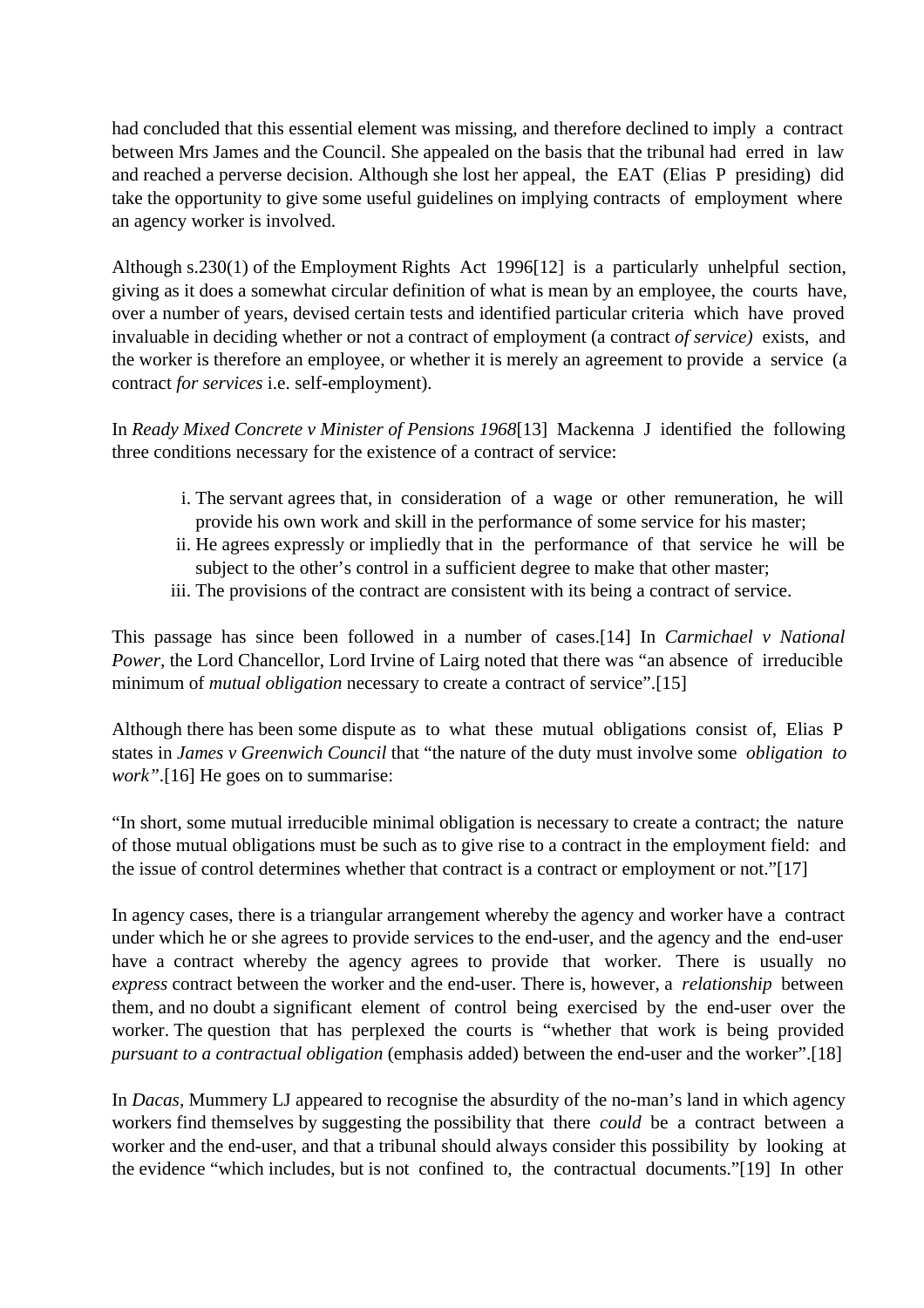words, the tribunal should not confine themselves to the written documents but should consider whether the evidence as a whole would give rise to the implication of a contract of employment arising from a "necessary inference".

Sedley LJ agreed with this, pointing out that "the conclusion that Mrs Dacas is employed by nobody is simply not credible". To deny the existence of an employer would be to remove the element of vicarious liability, and thus deny potential victims of torts committed by the worker a remedy from an insured party. However, it was later recognised by the Court of Appeal in *Cable and Wireless plc v Muscat* [20] that vicarious liability *can* arise even if the agency worker is not an employee, thus negating the necessity of finding a worker to be an employee simply on grounds of policy.

Munby J had disagreed, considering that the crucial point was that in *Dacas* the right to control and the duty to remunerate were in different hands. However, this analysis was rejected in the *Muscat case*, and the majority approach in *Dacas* was confirmed. The Court of Appeal upheld the decision of the Employment Tribunal that Muscat had an implied contract with Cable and Wireless, despite being paid by an agency, Abraxas. The court emphasised the importance of looking at the arrangements *in their entirety*: the history of the relationship began as one of employment, but Muscat had been required by his employer to supply his services through a limited company, thus leaving him no choice in the manner of the relationship. Thus the facts differ significantly from *Dacas*, resulting in a different finding, but the approach of the court was exactly the same – "to consider the total situation of the parties."[21] Muscat owed a personal obligation to provide his labour and the employers had an obligation to accept it.

The crucial point being emphasised in *Muscat,* and by Mummery LJ in *Dacas* was that, in order to imply a contract to give business reality it must be *necessary* to imply it. This follows the judgement of Bingham LJ (as he then was) in *The Aramis 1989*, concerning a commercial contract.[22] Where the agency agreements were intended, not to reflect the true nature of the relationship, but rather to obscure the reality, the courts should be prepared to find that an employment contract exists. This view was expressed by Gibson LJ in *Express and Echo Publications v Tanton 1999.[23]*

Mrs James in the present case accepted that the original agreement was intended by both her and the agency to be a true contract for services, and was not intended to be a sham. Her argument was that after a period of time the arrangement as set out in the documentation was varied, and that a contract of employment could be implied through custom and practice in order to give business efficacy to the relationship. The Council argued, *inter alia,* that there was no mutuality of obligation, the "irreducible minimum" referred to by Lord Irvine in *Carmichael v National Power plc*.

The EAT agreed with the Council's view and dismissed the appeal. The fact that Mrs James had a desire to create a contract of employment did not support her argument for implication of such an agreement, the Council never having expressly or impliedly suggested that this was its desire or intention.

The conclusions and observations of the EAT can be summarised as follows: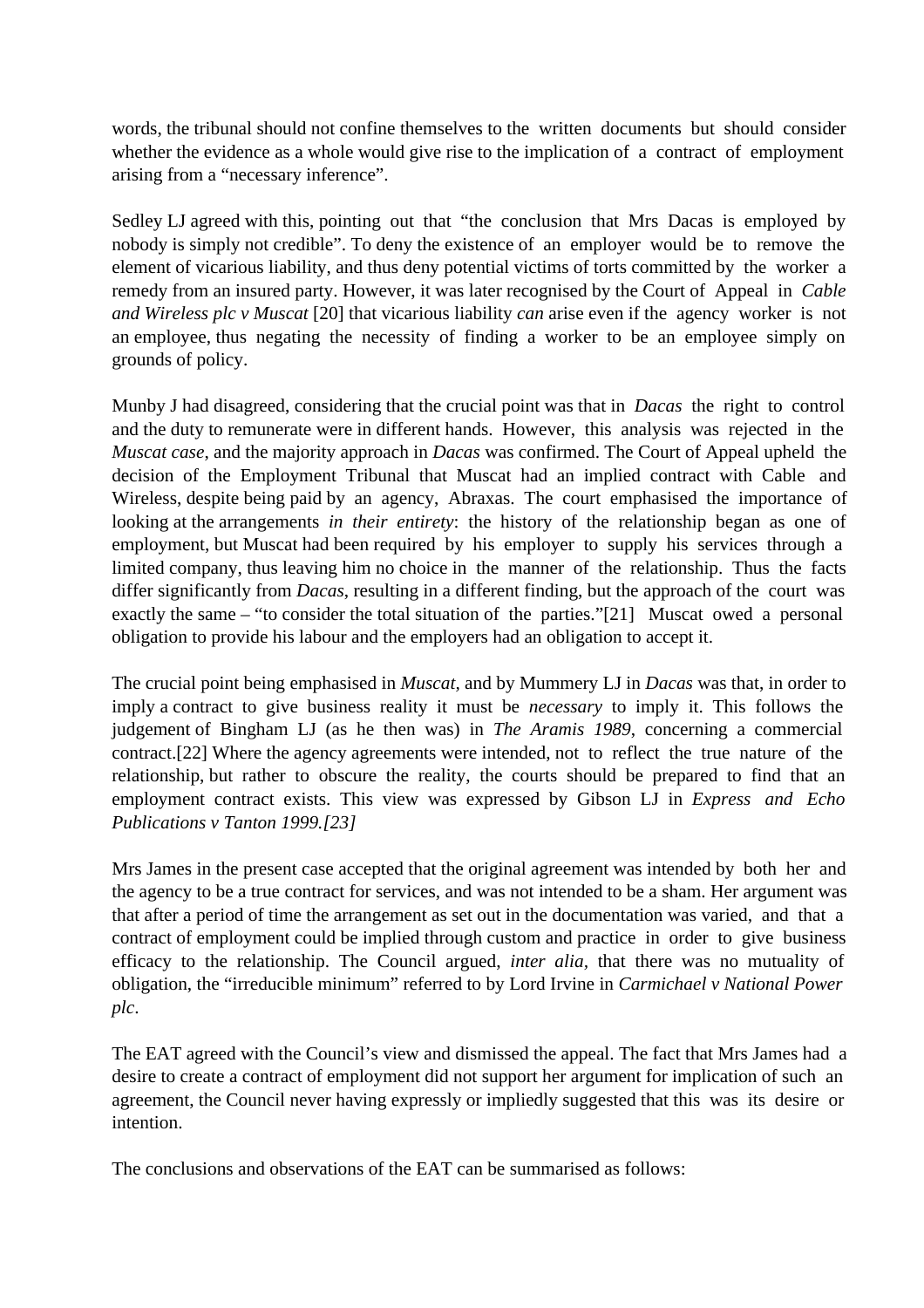- 1. Following *Dacas*, circumstances may exist which could lead to the inference of an implied contract in some cases.
- 2. The focus should be on *mutuality of obligations* and whether it was *necessary* to imply such a contract.
- 3. The mere passage of time is insufficient to give rise to an implied contract.
- 4. In agency cases, the focus should be on whether the way the contract is in fact performed as if it was merely an arrangement between an agency and a worker, or whether in fact it is only consistent with it being an implied contract between the worker and the end user.
- 5. That the money paid by the end-user to the agency is not a simple matter of indirectly paying the wages of the worker, but includes elements of profit and expenses for the agency. It is a payment for services supplied by the agency and cannot be considered as remuneration for the worker.
- 6. Further, the fact that the end-user cannot insist on the provision of a particular worker from the agency is further evidence of there being no contract of employment.
- 7. That an implied contract between worker and end-user will be rare, but may occur:
	- i. when there was either a pre-existing employer/employee relationship, such as in *Muscat***,** where the only change is in who pays the wages, or;
	- ii. when, *subsequent* to the commencement of the worker/end-user relationship, some words or conduct between the parties are suggestive of a relationship that is consistent with the implication of a contract; the worker should then no longer be working according to the agency arrangement but under one of mutual obligation with the end-user.[24]
- 8. The EAT recognised the vulnerability of agency workers, who are far less well protected than employees, but also warned that it was for the legislature to undertake a careful analysis of the benefits and disbenefits of the system, saying that the common law could "only tinker with the problem on the margins."[25]

Hot on the heels of this judgement came a further case which took a similar view. In *Craigie v London Borough of Haringey* [26], Bean J considered the appeal of Mr Craigie who had worked at the Local authority for over a year; when his services were dispensed with, he claimed that he was an employee and therefore qualified to claim that he had been unfairly dismissed.

The contract between Craigie and the agency, Aptus Personnel Support Staff Ltd, provided that he was not an employee of the agency and the agency did not exercise any day to day control over Craigie. Thus, the EAT had to consider whether the Claimant was employed under an *implied* contract of service with *Haringey Council* after a finding by the Employment tribunal that there was insufficient mutuality of obligation between the parties to support such a finding.

The EAT considered the cases of *Dacas*, *Muscat* and *James*. Bean J reminded us that the observation that the council were *probably* employers of Mrs Dacas was obiter (since the action was brought against the agency and not the council). The Court of Appeal in *Muscat* clarified the position. Although it was submitted to the court that Dacas was binding authority for the proposition that in circumstances such as these there should be a finding of an implied contract of employment between the worker and end user, the court disagreed.

Later in the judgement the court referred to the principle of necessity, contained for example in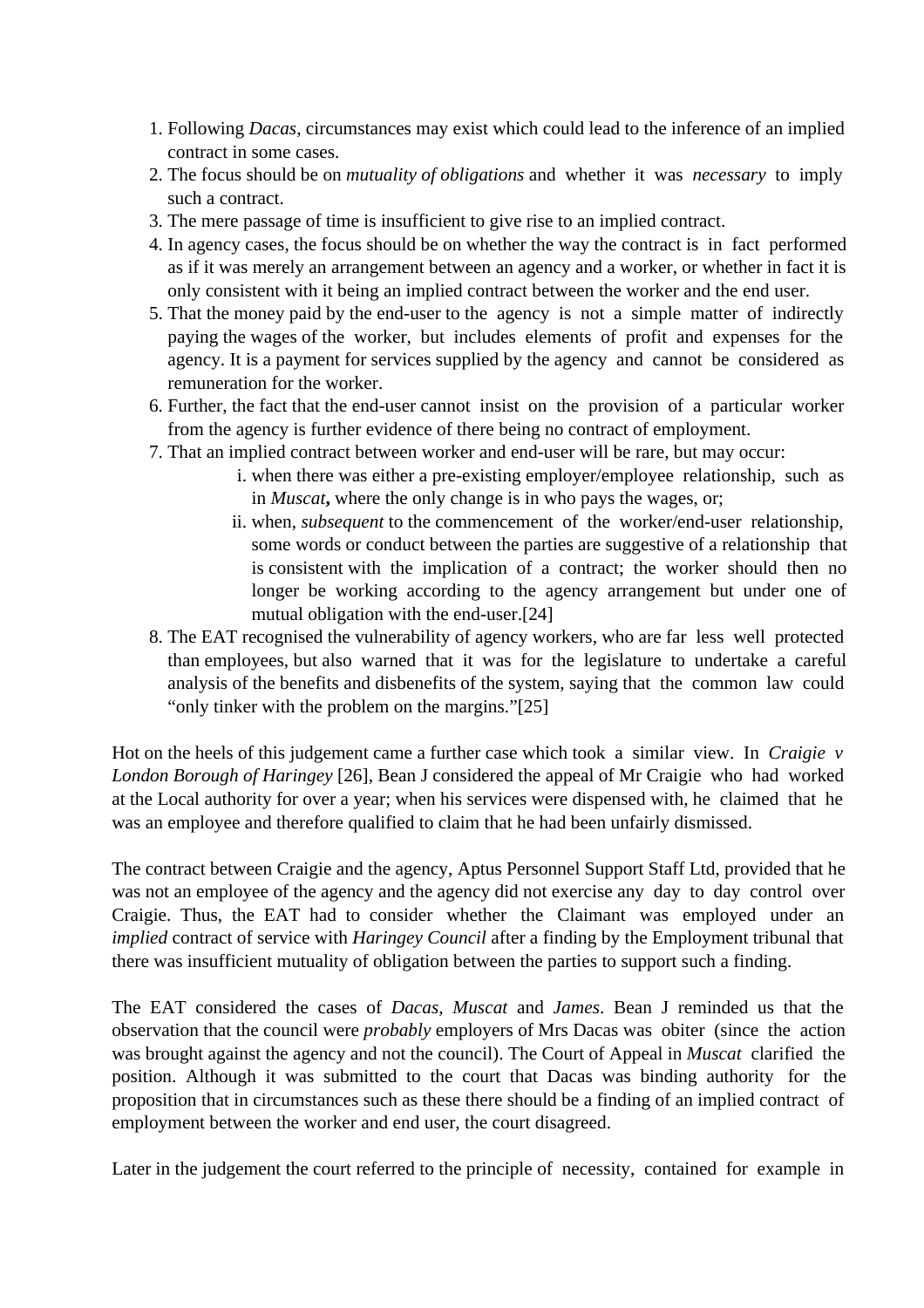the judgement of Bingham LJ, as he then was, in *The Aramis* **[27]** that:

 **"No contract should be implied on the facts of any given case unless it is necessary to do so, necessary that is to say in order to give business reality to a transaction and to create enforceable obligations between parties who are dealing with one another in circumstances in which one would expect that business reality and those enforceable obligations to exist."**

The court then cited an observation in paragraph 16 of the judgement of Mummery LJ in *Dacas* that:

 **"Depending on the evidence in the case a contract of service may be implied – that is deduced – as a necessary inference from the conduct of the parties and from the circumstances surrounding the parties and the work done."**

Bean J in *Craigie* observed:

## **"The court in** *Muscat* **took that, as I do, to be an express appreciation of the principle referred to in** *The Aramis***, that the inference must be a necessary one and not merely a possible or even a desirable one."[28]**

From a legalistic point of view, this conclusion is highly desirable and will be welcomed by both agencies and employers, since it provides a high degree of certainty. Contracts of employment will not arise by implication unless such an inference is a necessary one to make in the circumstances of that particular case.

This would also appear to be the approach of the EAT in *Astbury* and *Heatherwood*, both decided by Judge Peter Clark. In *Astbury,* he took the view that, since Parliament could have included protection for contract workers against unfair dismissal for whistle-blowing, but did not do so, then it was not for the courts to provide such protection.[29] In *Heatherwood,* Judge Clark considered the question of whether the implication of a contract of employment was "necessary" under the *Aramis* test and decided that it was not.

However, from the point of view of the average agency worker, these decisions must have been a great disappointment, particularly following the encouraging remarks made *obiter* in *Dacas.*

Such workers may nevertheless take some heart from the most recent case of *Kalwak v Welsh Country Foods Ltd [2007][30]* in which the EAT heard an appeal from the Employment Tribunal following a finding that, in the particular circumstances of the case, an agency supplying workers to a third party had entered into contracts of employment with those workers. The EAT considered and rejected various grounds of appeal.

The appellant, Consistent Group Ltd, was an employment agency; the respondents were, firstly, Mrs Kalwak and others, who were provided by the agency to the second respondent, a company named Welsh Country Foods Ltd.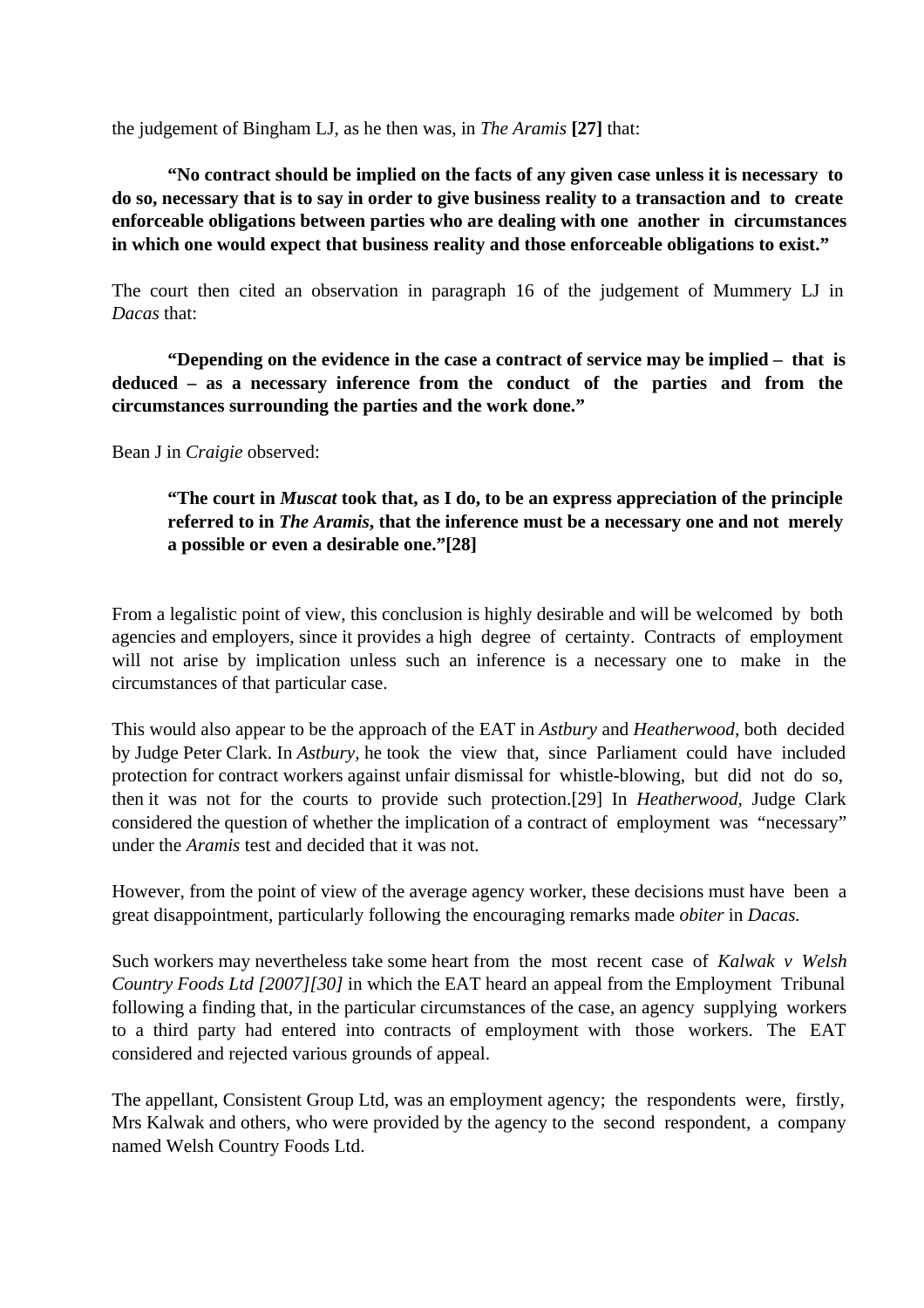The workers had claimed, *inter alia,* that they had been dismissed for proposed trade union membership or activities, contrary to s.15 of the Trade Union and Labour Relations (Consolidation) Act 1992. To be successful in such a claim they first had to show that they were employees as defined by s.230 of the Employment Rights Act 1996, and if so, whether they were employees of the agency or of Welsh Country Foods. The tribunal had concluded that they were not employed by the latter, but that they did have a contract of employment with the agency due to the "sufficient personal obligation" of the workers and the high degree of control exercised over them by the agency. This was highlighted by the tribunal chairman in summarising the case:

 **"…I noted the frequency with which the first respondents in the documents (Consistent) sought to emphasize the absence of rights - holiday pay, fringe benefits, the right to complain of unfair dismissal. These were their real concern. They in practice retained a firm measure of effective control over the claimants' working lives. They told them when and where they had to work, they might deny them days off, they provided them with transport and accommodation (taken away, as it proved, without notice). They ensured further economy in the claimants' employment by charging them for domestic services that were not provided."**

In other words, the agency exploited a highly vulnerable, non-unionised group of mainly Polish immigrants, and the decision is therefore right and fair; but it should be remembered that the circumstances were highly exceptional, and we are unlikely to see a sudden plethora of cases where agency workers are found to be employees.

The relative helplessness of this group of workers, and the difficulties faced by the courts in coming to sensible, but fair, decisions highlights the necessity for legislation in this area. The EAT in *Craigie* commented that the law regarding the status of long term agency workers is far from satisfactory and took the view that legislation was need to change it.

Such legislation has been put forward both in the UK and in Europe. However, the draft European Temporary Workers Directive has no immediate prospect of implementation due to the lack of support from some member states. At home, a Private Member's Bill, the Temporary and Agency Workers (Prevention of Less favourable Treatment) Bill, was presented by Paul Farrelly MP in December 2006. It is a Bill to prohibit discrimination against temporary and agency workers, and to make provision about the enforcement of rights for such workers. The second reading is now scheduled for 19<sup>th</sup> October 2007 but, without government support is unlikely to progress. It is therefore submitted that, although some progress has been made by the courts towards a fairer deal for agency workers, it is unlikely that the legal position of agency workers will be changed for the better for some considerable time.

> JACKIE LANE *University of Huddersfield*

[1] *Agency Workers: Counting the Cost of Flexibility:* TUC Equality and Employment Rights Department, February 2007 [2] [1910] 1 K.B. 87, CA